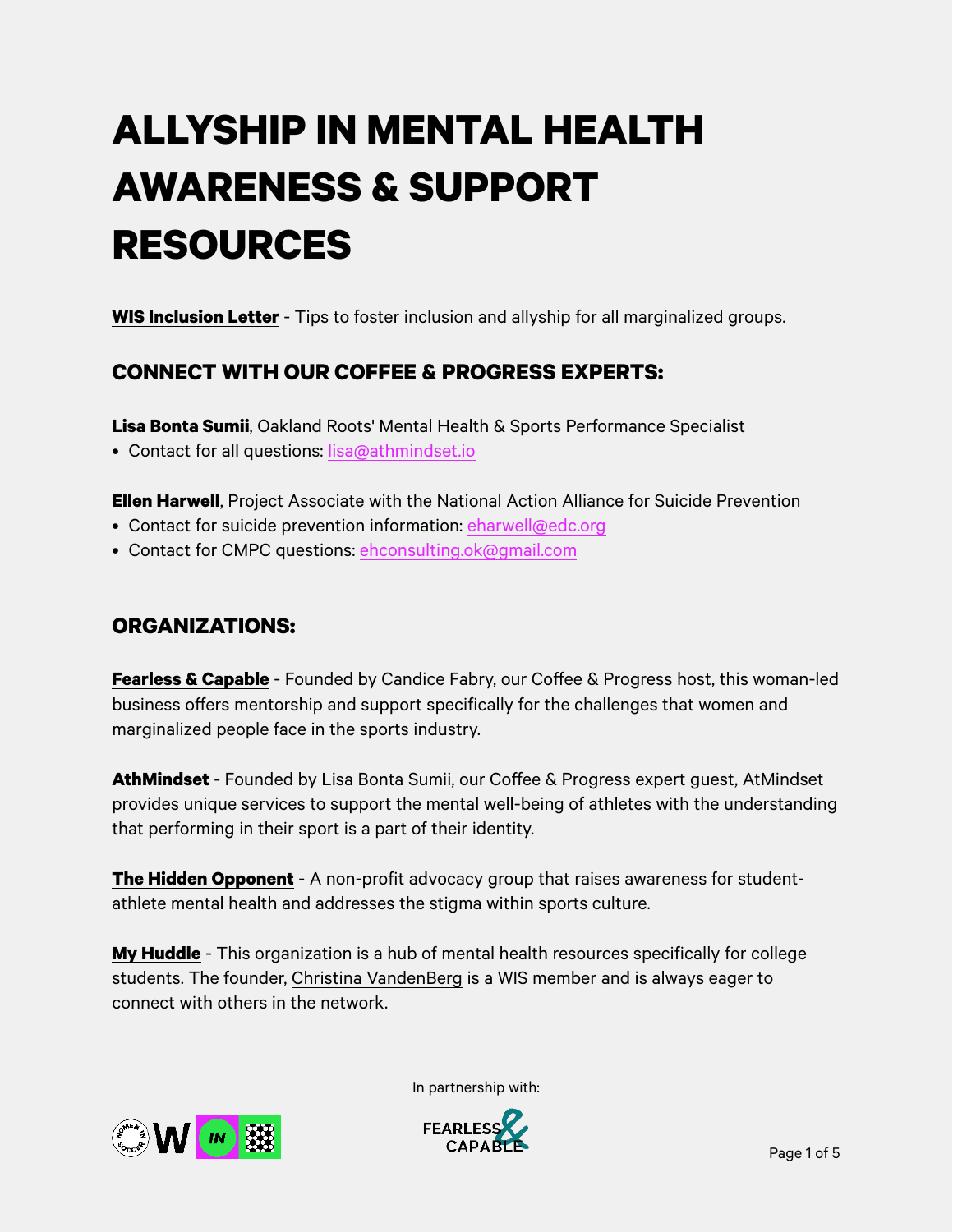**[Suicide Prevention Messaging](https://suicidepreventionmessaging.org/)** - An organization offering advice on focusing messages around suicide prevention so that communication is as effective as possible.

**[Mental Health and Suicide Prevention](https://nationalmentalhealthresponse.org/our-priorities)** - The National Response to COVID-19: The National Response is focused on six strategic priorities to help transform mental health and suicide prevention nationwide in the wake of the pandemic. Don't wait to learn about suicide prevention. Visit the site to learn more.

**[Mental Health First Aid](https://www.mentalhealthfirstaid.org/)** - Mental Health First Aid is a course that teaches you how to identify, understand and respond to signs of mental illnesses and substance use disorders. The training gives you the skills you need to reach out and provide initial help and support to someone who may be developing a mental health or substance use problem or experiencing a crisis. *Thanks, Dr. Robin Choquette!*

# **CMPC TRAINING & RESOURCES:**

**[Association for Applied Sport Psychology:](https://appliedsportpsych.org/certification/)** CMPC Certification Certification as a Certified Mental Performance Consultant (CMPC®) demonstrates to clients, employers, colleagues, and the public at large that an individual has met the highest standards of professional practice, including completing a combination of educational and work requirements, successfully passing a certification exam, agreeing to adhere to ethical principles and standards, and committing to ongoing professional development. *Good luck to Lisa & Ellen working to achieve there CMPC!*

#### **BOOKS:**

**[Athletes' Mental Health Books](https://www.alibris.com/search/books/subject/Athletes-Mental-health?qsort=&matches=32)** - A collection of books on various topics which affect the mental well-being of athletes.

# **ARTICLES & REPORTS:**

**[USWNT Star Press joins Biles and Osaka on a growing list of athletes prioritizing mental](https://www.goal.com/en-us/news/uswnt-star-press-joins-biles-and-osaka-on-growing-list-of/n9zmlbhnk92oznhmfm0pn1j5)  [health](https://www.goal.com/en-us/news/uswnt-star-press-joins-biles-and-osaka-on-growing-list-of/n9zmlbhnk92oznhmfm0pn1j5)** - The article explores the unique stressors athletes face and techniques to help combat them.



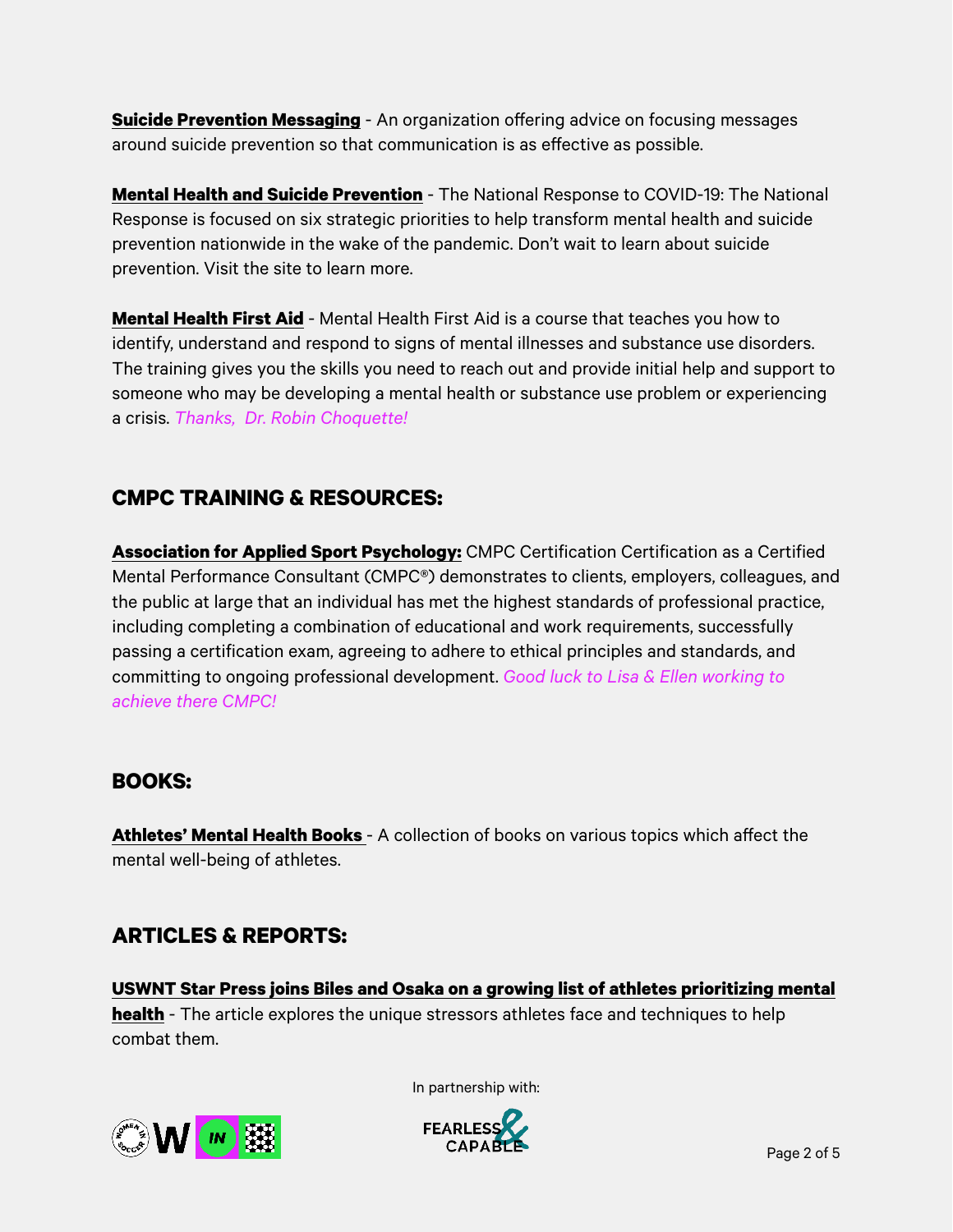**[Simone Biles Thrust Athlete Mental Health Into the Global Spotlight](https://www.teenvogue.com/story/simone-biles-athlete-mental-health)** - This article encourages us to view athletes holistically, and respect that they will have uniquely challenging mental pressures.

**['This Will 100% Save Somebody's Life.' Athletes See a Turning Point for Mental Health](https://finance.yahoo.com/finance/news/100-save-somebody-life-athletes-083413146.html)  [After Naomi Osaka Takes a Stand at the French Open](https://finance.yahoo.com/finance/news/100-save-somebody-life-athletes-083413146.html)** - This article by the Times includes an interview from our Coffee & Progress expert Lisa Bonta Sumii who discusses the importance of Osaka's decision to prioritize her mental health.

#### **PODCASTS:**

**[Burn it All Down](https://www.burnitalldownpod.com/episodes/interview-imani-mcgee-stafford-wnba-player-on-athletes-and-mental-health)** - An intersectional feminist sports podcast. In this episode, Imani McGee-Stafford is interviewed about being a WNBA player and the toll this can take on Mental Health.

**[AthMindset Podcast Creating Mental Health Space For Athletes](https://sportsepreneur.com/athmindset-mental-health-athletes-betsy-cutler/)** - In this episode, Lisa Bonta Sumii chats with Betsy Cutler, M.Ed, President and CEO of Cutler Wellness Programs, about her focus on athlete and student mental health programs for those in professional, college, and high school athletics.

**[Lisa Bonta Sumii on Black Female Elite Athletes](https://www.youtube.com/watch?v=r43KQ_kp9OU)** - In this radio interview, Lisa discusses the challenges affecting black female elite athletes at the collegiate, Olympic or professional levels and offers advice on how to cope with the challenges that affect women of color in sport.

#### **FILMS:**

**[Mental Health in Football - The Unseen Battle](https://www.youtube.com/watch?v=0M8y6UmCDgI)** - This short documentary identifies the unique mental health challenges soccer players can face and how the industry can intervene and support our athletes better.

**[The Weight of Gold](https://www.hbo.com/documentaries/the-weight-of-gold)** - A HBO Sports documentary exploring the mental health challenges that Olympic athletes often face. The film comes during a time when the COVID-19 pandemic has postponed the 2020 Tokyo Games — the first such postponement in Olympic history and greatly exacerbated mental health issues.



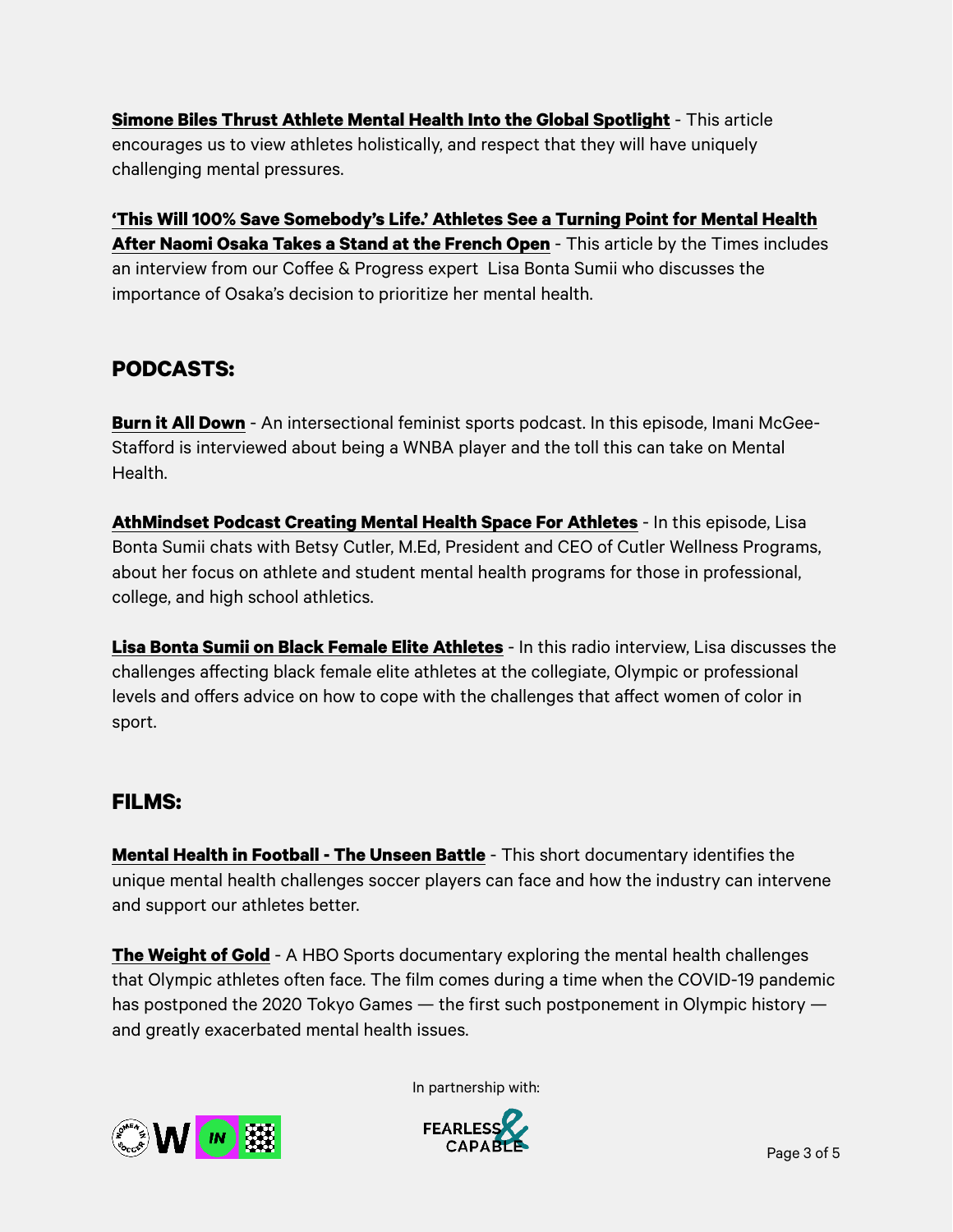**[Oakland Roots "Love Your Mind"](https://www.youtube.com/watch?v=4gtF-Ce6psI)** - This panel discussion features Lisa Bonta Sumii and aims to raise awareness about mental health as well as what positive tools Lisa has developed within Oakland roots to support the club's athletes.

#### **HOTLINES:**

#### **[National Suicide Prevention Hotline](https://suicidepreventionlifeline.org/)**, 800-273-8255

**[NAMI](https://www.nami.org/home)** - The National Alliance on Mental Illness offers a plethora of resources, including a hotline for help and crisis.

### **APPS / TOOLS FOR SELF-CARE AND SKILL BUILDING:**

**[Calm:](https://www.calm.com/)** the #1 app for Sleep, Meditation and Relaxation.

**Breathe to Relax:** Breathe2Relax is a portable stress management tool which provides detailed information on the effects of stress on the body and instructions and practice exercises to help users learn the stress management skill called diaphragmatic breathing. [Apple app](https://apps.apple.com/us/app/breathe2relax/id425720246), [Android app](https://play.google.com/store/apps/details?id=org.t2health.breathe2relax&hl=en_US&gl=US)

**Virtual Hope Box:** The VHB contains simple tools to help patients with coping, relaxation, distraction, and positive thinking. Patients and providers can work together to personalize the VHB content on the patient's own smartphone according to the patient's specific needs. [Apple app](https://apps.apple.com/us/app/virtual-hope-box/id825099621), [Android app](https://play.google.com/store/apps/details?id=com.t2.vhb&hl=en_US&gl=US)

**Daylio:** Daylio is a very versatile app, and you can turn it in whatever you need to track. Your fitness goal pal. Your mental health coach. Your food log. Your gratitude diary. Mood tracker. Exercise, meditate, eat, and be grateful. Take care of your mental, emotional, and physical health. Good self-care is a key to improved mood and reduced anxiety. [Apple app](https://apps.apple.com/us/app/daylio-journal/id1194023242)**,** [Android](https://play.google.com/store/apps/details?id=net.daylio&hl=en_US&gl=US)  [app](https://play.google.com/store/apps/details?id=net.daylio&hl=en_US&gl=US)